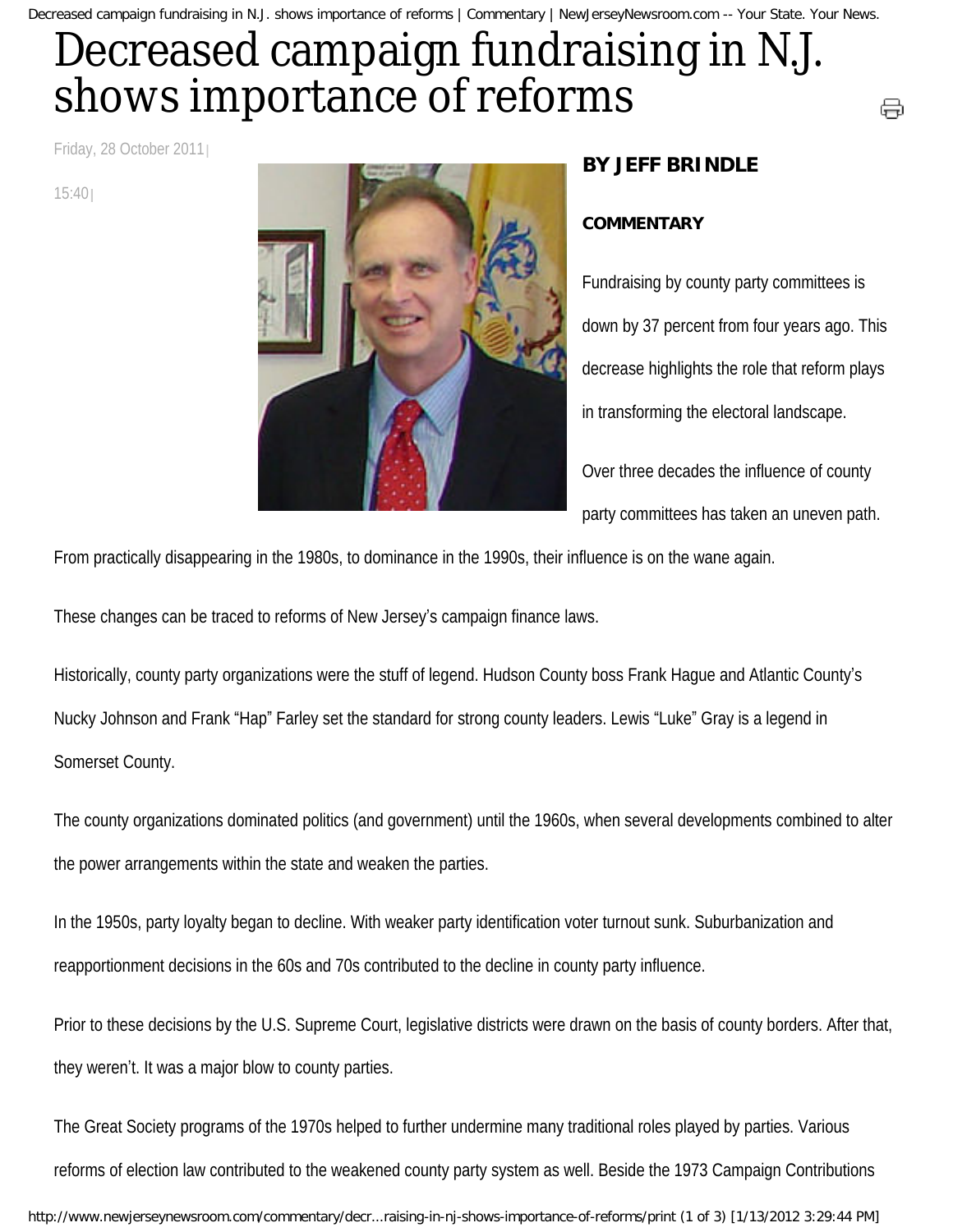and Expenditures Disclosure Act, two reforms stand out as leading the system to its lowest point in the mid to late 1980s: the Gubernatorial Public Financing Program of 1977 and the Open Primary Law of 1981.

With public financing, candidates no longer relied on the parties for money. Thus governors owed less to county leaders when in office. Moreover, the Open Primary Law removed another area of influence in both gubernatorial and nongubernatorial elections. Parties could no longer endorse candidates in the primary, give them the party line, and were generally out of the nominating process.

Matters began to change, however, as the 1980s drew to a close.

In February 1989, the U.S. Supreme Court, in Eu v. San Francisco County Democratic Central Committee, held that the prohibition on primary endorsements violated the First and 14th Amendments. This decision impacted New Jersey's law. Now county parties could again endorse candidates in a primary.

What really turned matters around, though, were the 1993 campaign finance reforms.

These reforms, the brainchild of the Rosenthal Commission, allowed county parties to accept much larger contributions than individual candidate committees and permitted parties to spend unlimited amounts on their candidates.

The strengthened role of county party committees became almost immediately evident through their fundraising. Between 1992 and 2002, county party organizations increased their fundraising by 330 percent, \$5 million to \$21.5 million. They increased spending by 342 percent, from \$4.7 million to \$20.8 million.

Perhaps most telling, however, of the enhanced power of county organizations was the Democratic primary of 1997. Most pundits predicted Congressman Rob Andrews to win the nomination because of his congressional base. In the end, it was James McGreevey who was victorious because he had garnered the support of a majority of increasingly powerful county organizations.

The status of the county party system shifted again in 2006. In June 2004, the pay-to-play reform measure was enacted, effective the first of the year 2006.

Since then there has been a steady decrease in financial activity by county party organizations. As noted, fundraising http://www.newjerseynewsroom.com/commentary/decr...raising-in-nj-shows-importance-of-reforms/print (2 of 3) [1/13/2012 3:29:44 PM]